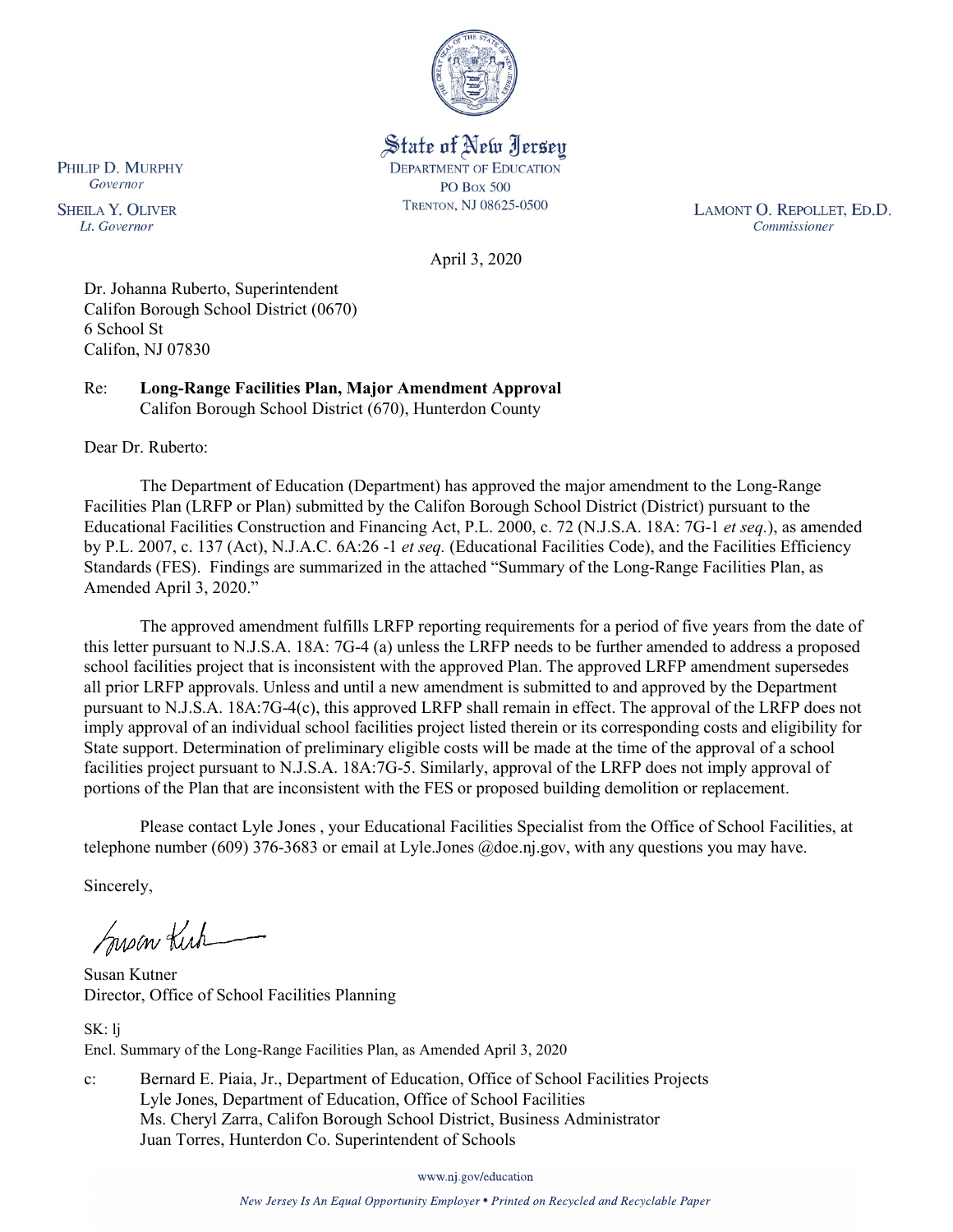# **Califon Borough School District (670) Summary of the Long-Range Facilities Plan, as Amended April 3, 2020**

The Department of Education (Department) has completed its review of the major amendment to the Long-Range Facilities Plan (LRFP or Plan) submitted by the Califon Borough School District (District) pursuant to the Educational Facilities Construction and Financing Act, P.L. 2000, c. 72 (N.J.S.A. 18A: 7G-1 *et seq.*), as amended by P.L. 2007, c. 137 (Act), N.J.A.C. 6A:26-1 et seq. (Educational Facilities Code), and the Facilities Efficiency Standards (FES).

The following provides a summary of the District's approved amended LRFP. The summary is based on the standards set forth in the Act, the Educational Facilities Code, the FES, District-reported information in the Department's LRFP reporting system, and supporting documentation. The referenced reports in *italic* text are standard reports available on the Department's LRFP website.

### **1. Inventory Overview**

The District is classified as a Regular Operating District (ROD) for funding purposes. It provides services for students in grades PK-8.

The District identified existing and proposed schools, sites, buildings, rooms, and site amenities in its LRFP. Table 1 lists the number of existing and proposed district schools, sites, and buildings. Detailed information can be found in the *School Asset Inventory Report* and the *Site Asset Inventory Report.*

**As directed by the Department, school facilities projects that have received initial approval by the Department and have been approved by the voters, if applicable, are represented as "existing" in the LRFP.** Approved projects that include new construction and/or the reconfiguration/reassignment of existing program space are as follows: n/a.

# **Table 1: Number of Schools, School Buildings, and Sites**

|                                              | Existing | <b>Proposed</b> |
|----------------------------------------------|----------|-----------------|
| Number of Schools (assigned DOE school code) |          |                 |
| Number of School Buildings <sup>1</sup>      |          |                 |
| Number of Non-School Buildings <sup>2</sup>  |          |                 |
| Number of Vacant Buildings                   |          |                 |
| Number of Sites                              |          |                 |

*1 Includes district-owned buildings and long-term leases serving students in district-operated programs 2 Includes occupied district-owned buildings not associated with a school, such as administrative or utility buildings*

Based on the existing facilities inventory submitted by the District:

- Schools using leased buildings (short or long-term):  $n/a$
- Schools using temporary classroom units (TCUs), excluding TCUs supporting construction: n/a
- Vacant/unassigned school buildings:  $n/a$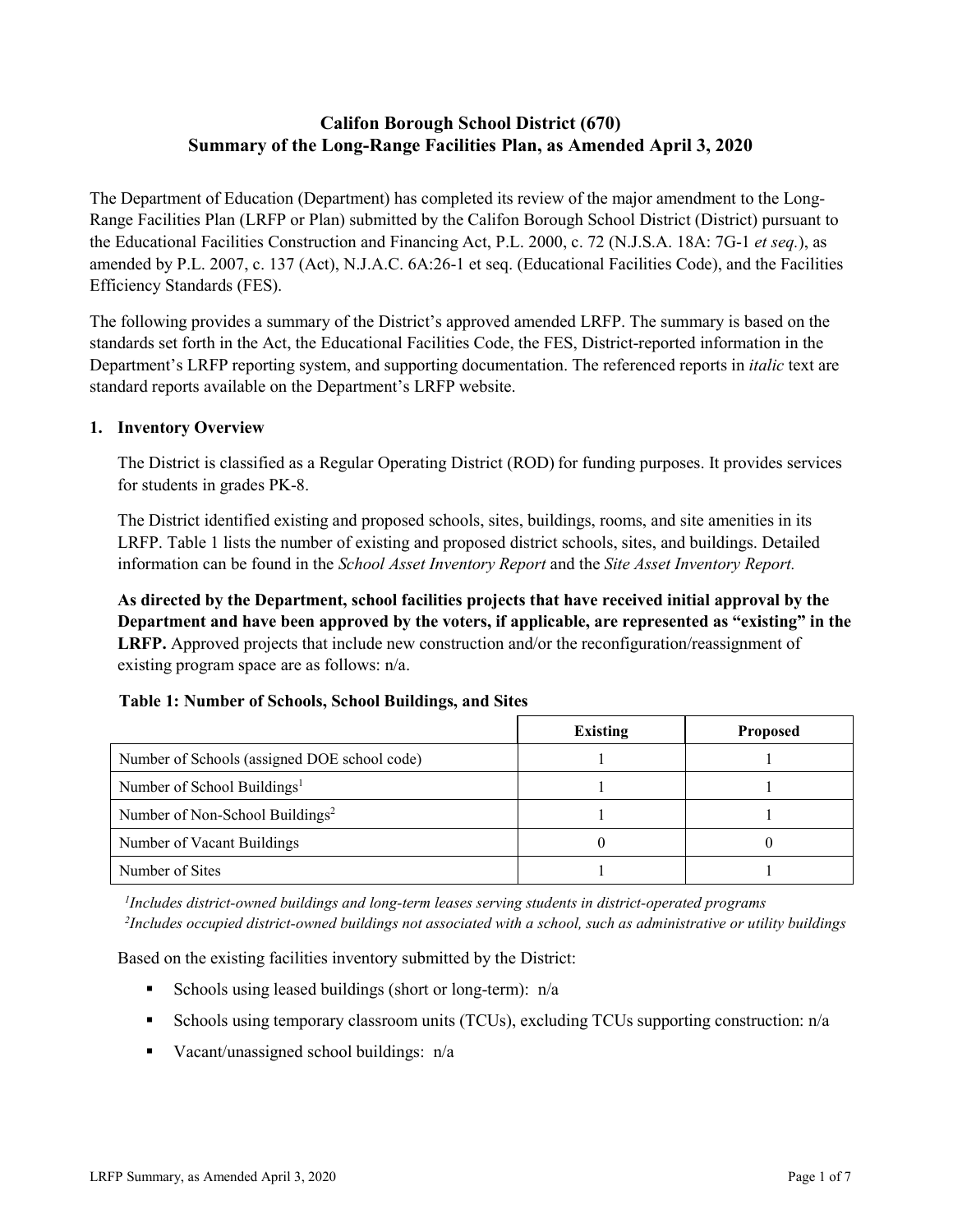**FINDINGS** The Department has determined that the proposed inventory is adequate for approval of the District's LRFP amendment. However, the LRFP determination does not imply approval of an individual school facilities project listed within the LRFP; the District must submit individual project applications for project approval.

# **2. District Enrollments**

The District determined the number of students, or "proposed enrollments," to be accommodated for LRFP planning purposes on a district-wide basis and in each school.

The Department minimally requires the submission of a standard cohort-survival projection using historic enrollment data from the Application for School State Aid (ASSA) or NJ Smart. The cohort-survival method projection method forecasts future students based upon the survival of the existing student population as it moves from grade to grade. A survival ratio of less than 1.00 indicates a loss of students, while a survival ratio of more than 1.00 indicates the class size is increasing. For example, if a survival ratio tracking first to second grade is computed to be 1.05, the grade size is increasing by 5% from one year to the next. The cohort-survival projection methodology works well for communities with stable demographic conditions. Atypical events impacting housing or enrollments, such as an economic downturn that halts new housing construction or the opening of a charter or private school, typically makes a cohort-survival projection less reliable.

### **Proposed enrollments are based on a standard cohort-survival enrollment projection.**

Adequate supporting documentation was submitted to the Department to justify the proposed enrollments. Table 2 provides a comparison of existing and projected enrollments. All totals include special education students.

| <b>Grades</b>                | <b>Existing Enrollments</b><br>2019-2020 | <b>District Proposed Enrollments</b><br>2024-2025 |
|------------------------------|------------------------------------------|---------------------------------------------------|
| PK (excl. private providers) | 14                                       |                                                   |
| Grades K-5                   | 36                                       | 34                                                |
| Grades 6-8                   | 28                                       | 12                                                |
| Grades 9-12                  |                                          |                                                   |
| <b>Totals</b>                | 78                                       | 53                                                |

#### **Table 2: Enrollments**

**FINDINGS** The Department has determined the District's proposed enrollments to be acceptable for approval of the District's LRFP amendment. The Department will require a current enrollment projection at the time an application for a school facilities project is submitted incorporating the District's most recent enrollments in order to verify that the LRFP's planned capacity is appropriate for the updated enrollments.

# **3. District Practices Capacity**

Based on information provided in the room inventories, *District Practices Capacity* was calculated for each school building to determine whether adequate capacity is proposed for the projected enrollments based on district scheduling and class size practices. The capacity totals assume instructional buildings can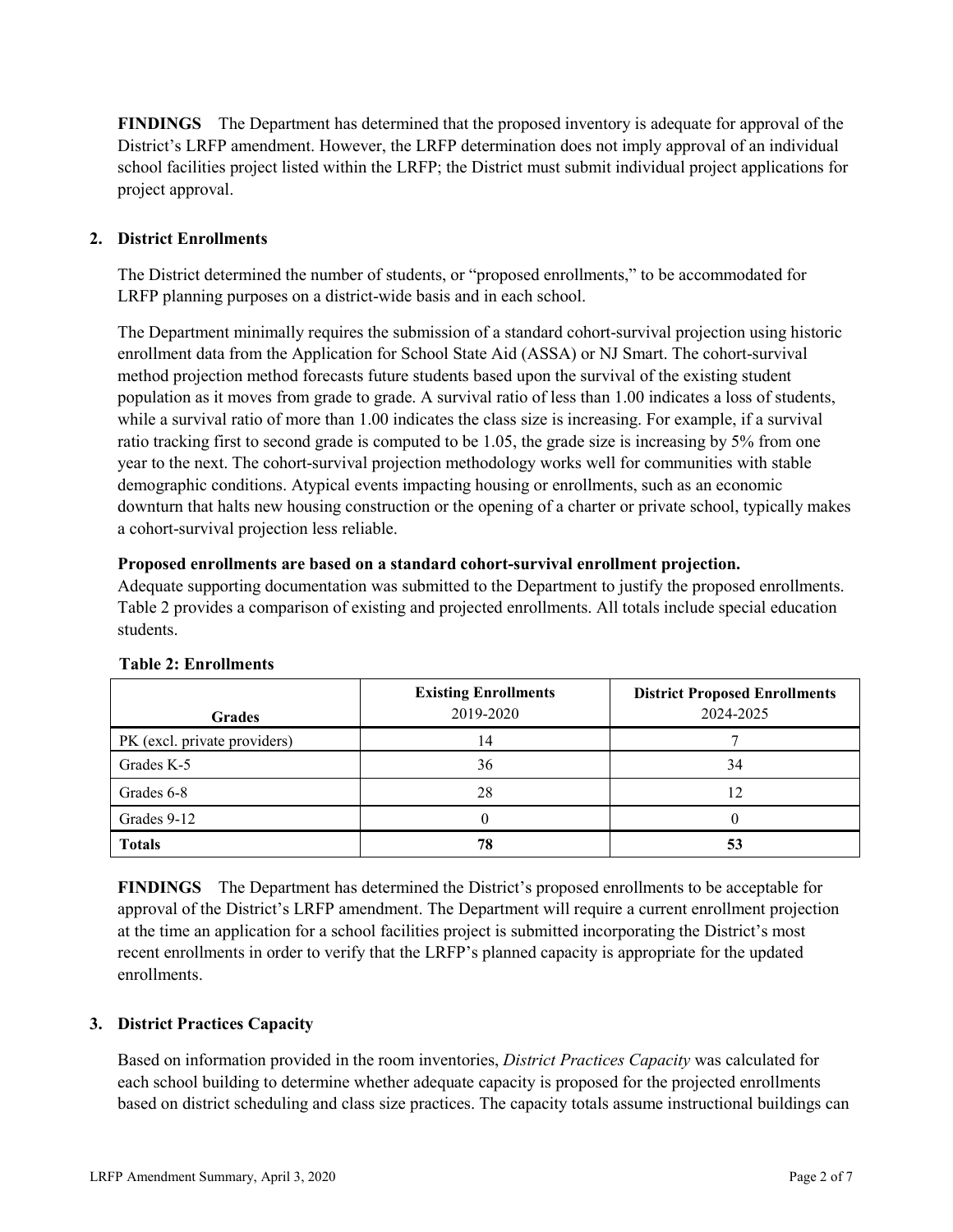be fully utilized regardless of school sending areas, transportation, and other operational issues. The calculations only consider district-owned buildings and long-term leases; short term leases and temporary buildings are excluded. A capacity utilization factor of 90% for classrooms serving grades K-8 and 85% for classrooms serving grades 9-12 is applied in accordance with the FES. No capacity utilization factor is applied to preschool classrooms.

In certain cases, districts may achieve adequate District Practices Capacity to accommodate enrollments but provide inadequate square feet per student in accordance with the FES, resulting in educational adequacy issues and "Unhoused Students." Unhoused students are considered in the "Functional Capacity" calculations used to determine potential State support for school facilities projects and are analyzed in Section 4.

Table 3 provides a summary of proposed enrollments and existing and proposed District-wide capacities. Detailed information can be found in the LRFP website reports titled *FES and District Practices Capacity Report, Existing Rooms Inventory Report, and Proposed Rooms Inventory Report.*

| <b>Grades</b>     | <b>Proposed</b><br><b>Enrollments</b> | <b>Existing</b><br><b>District</b><br><b>Practices</b><br>Capacity | <b>Existing</b><br>Deviation* | <b>Proposed</b><br><b>District</b><br><b>Practices</b><br>Capacity | <b>Proposed</b><br>Deviation* |
|-------------------|---------------------------------------|--------------------------------------------------------------------|-------------------------------|--------------------------------------------------------------------|-------------------------------|
| Elementary (PK-5) | 41                                    | 149.01                                                             | 108.01                        | 158.32                                                             | 117.32                        |
| Middle $(6-8)$    | 12                                    | 65.19                                                              | 53.19                         | 55.88                                                              | 43.88                         |
| High $(9-12)$     | $\theta$                              | 0.00                                                               | 0.00                          | 0.00                                                               | 0.00                          |
| <b>Totals</b>     | 53                                    | 214.20                                                             | 161.20                        | 214.20                                                             | 161.20                        |

**Table 3: District Practices Capacity Analysis**

*\* Positive numbers signify surplus capacity; negative numbers signify inadequate capacity. Negative values for District Practices capacity are acceptable for approval if proposed enrollments do not exceed 100% capacity utilization.*

Considerations:

- **Based on the proposed enrollments and existing room inventories, the District is projected to have** inadequate capacity for the following grade groups, assuming all school buildings can be fully utilized: n/a
- Adequate justification has been provided by the District if the proposed capacity for a school significantly deviates from the proposed enrollments. Generally, surplus capacity is acceptable for LRFP approval if additional capacity is not proposed through new construction.

**FINDINGS**The Department has determined that proposed District capacity, in accordance with the proposed enrollments, is adequate for approval of the District's LRFP amendment. The Department will require a current enrollment projection at the time an application for a school facilities project is submitted, incorporating the District's most recent Fall Enrollment Report, in order to verify that the LRFP's planned capacity meets the District's updated enrollments.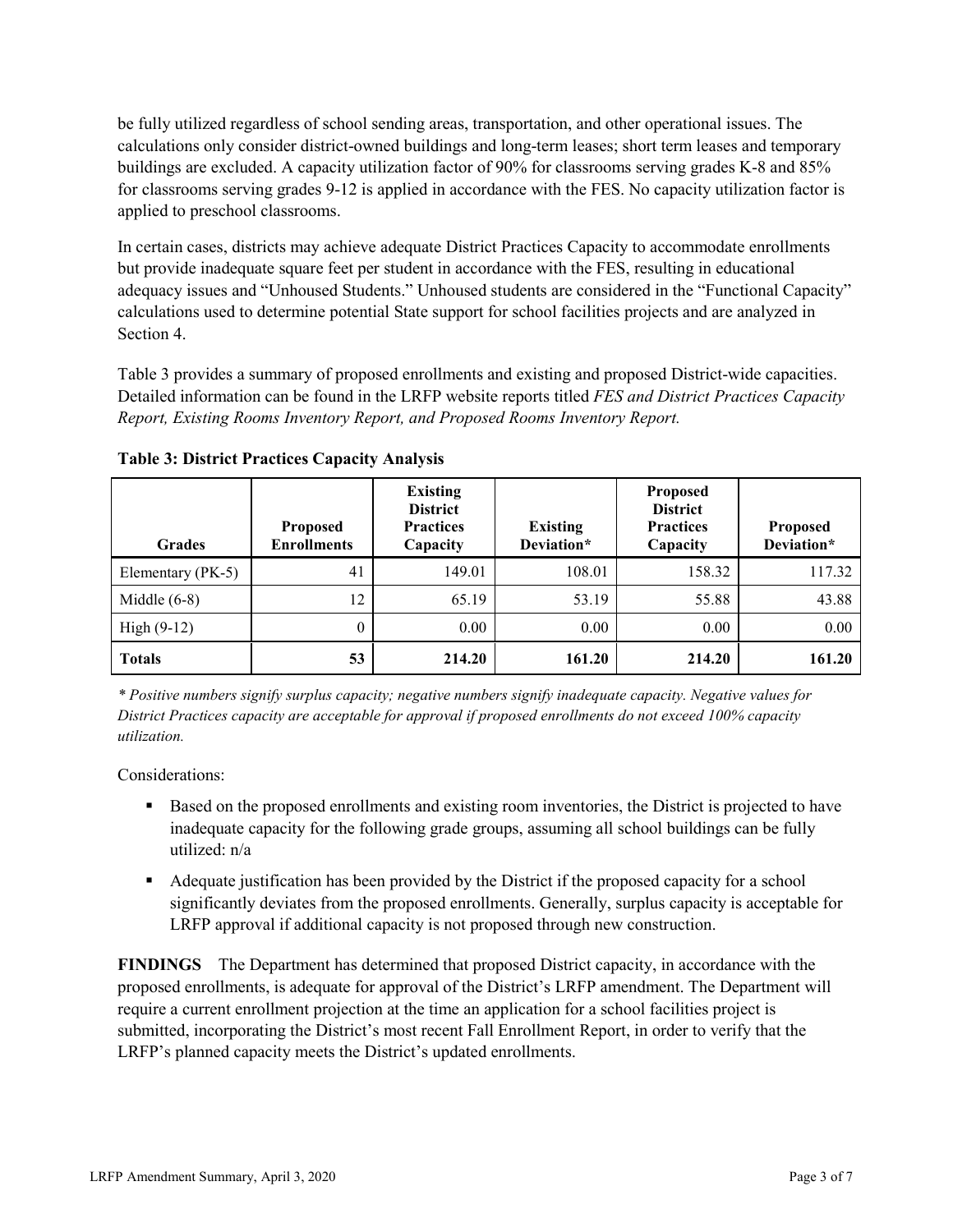### **4. New Construction Funding Eligibility**

*Functional Capacity* was calculated and compared to the proposed enrollments to provide a **preliminary estimate** of Unhoused Students and new construction funding eligibility. **Final determinations will be made at the time of project application approvals.**

*Functional Capacity* is the adjusted gross square footage of a school building *(total gross square feet minus excluded space)* divided by the minimum area allowance per full-time equivalent student for the grade level contained therein. *Unhoused Students* is the number of students projected to be enrolled in the District that exceeds the Functional Capacity of the District's schools pursuant to N.J.A.C. 6A:26-2.2(c). *Excluded Square Feet* includes (1) square footage exceeding the FES for any pre-kindergarten, kindergarten, general education, or self-contained special education classroom; (2) grossing factor square footage *(corridors, stairs, mechanical rooms, etc.)* that exceeds the FES allowance, and (3) square feet proposed to be demolished or discontinued from use. Excluded square feet may be revised during the review process for individual school facilities projects.

Table 4 provides a preliminary assessment of the Functional Capacity, Unhoused Students, and Estimated Maximum Approved Area for Unhoused Students for each FES grade group. The calculations exclude temporary facilities and short-term leased buildings. School buildings proposed for whole or partial demolition or reassignment to a non-school use are excluded from the calculations pending project application review. If a building is proposed to be reassigned to a different school, the square footage is applied to the proposed grades after reassignment. Buildings that are not assigned to a school are excluded from the calculations. In addition, only preschool students eligible for state funding (former ECPA students) are included. Detailed information concerning the calculations can be found in the *Functional Capacity and Unhoused Students Report* and the *Excluded Square Footage Report.*

|                                                | <b>PK/K-5</b> | $6 - 8$  | $9 - 12$ | <b>Total</b> |
|------------------------------------------------|---------------|----------|----------|--------------|
| PK Eligible Students/K-12 Proposed Enrollments | 34            | 12       | $\theta$ |              |
| FES Area Allowance (SF/student)                | 125.00        | 134.00   | 151.00   |              |
| <b>Prior to Completion of Proposed Work:</b>   |               |          |          |              |
| <b>Existing Gross Square Feet</b>              | 15,245        | 5,380    | $\theta$ | 20,625       |
| Adjusted Gross Square Feet                     | 15,166        | 5,353    | $\theta$ | 20,519       |
| <b>Adjusted Functional Capacity</b>            | 119.09        | 42.03    | 0.00     |              |
| <b>Unhoused Students</b>                       | 0.00          | 0.00     | 0.00     |              |
| Est. Max. Area for Unhoused Students           | 0.00          | 0.00     | 0.00     |              |
| <b>After Completion of Proposed Work:</b>      |               |          |          |              |
| Gross Square Feet                              | 15,245        | 5,380    | $\theta$ | 20,625       |
| New Gross Square Feet                          | $\theta$      | $\theta$ | $\Omega$ | $\theta$     |
| Adjusted Gross Square Feet                     | 15,166        | 5,353    | $\Omega$ | 2,519        |
| <b>Functional Capacity</b>                     | 119.09        | 42.03    | 0.00     |              |
| Unhoused Students after Construction           | 0.00          | 0.00     | 0.00     |              |
| Est. Max. Area Remaining                       | 0.00          | 0.00     | 0.00     |              |

**Table 4: Estimated Maximum Approved Area for Unhoused Students**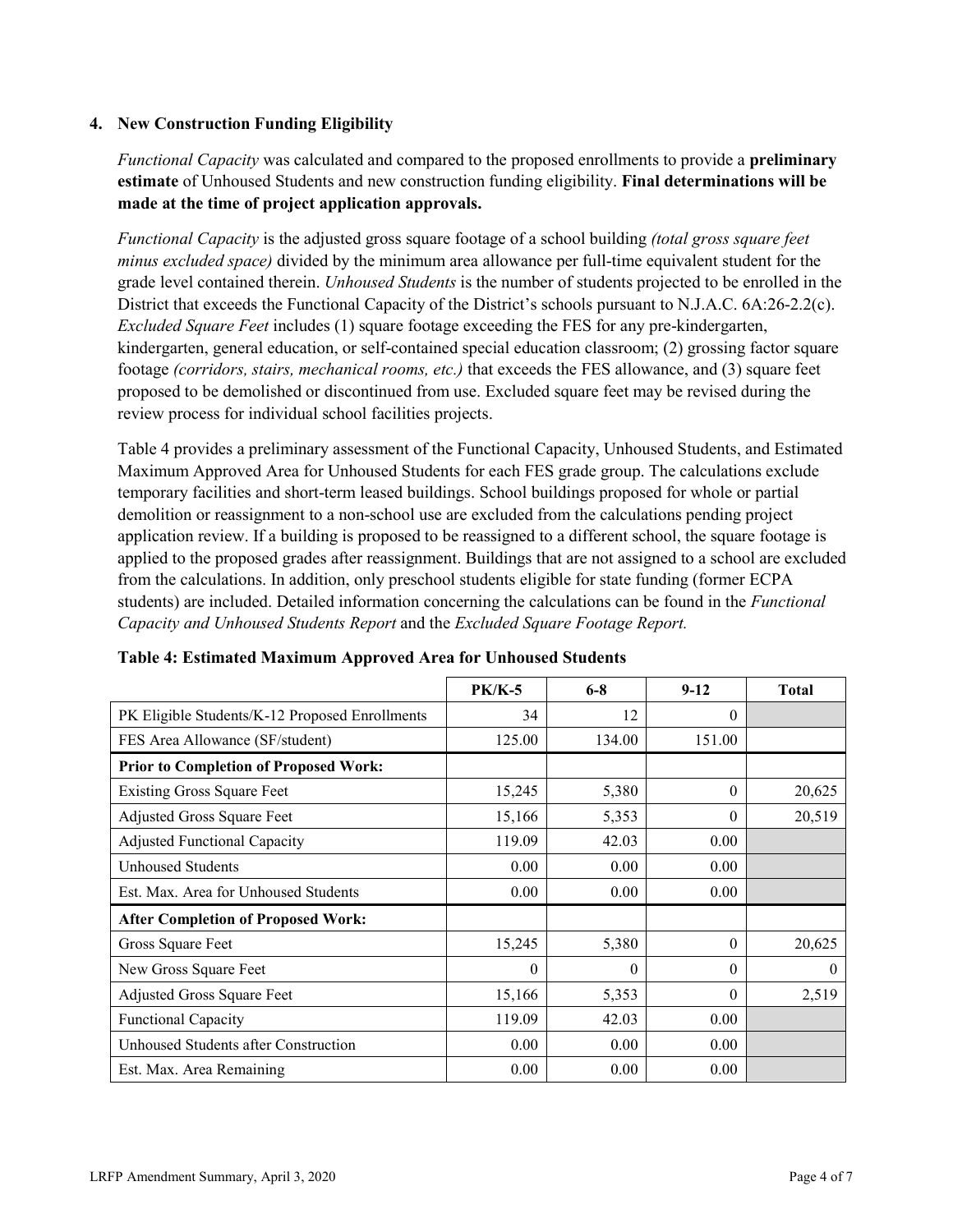Facilities used for non-instructional or non-educational purposes are ineligible for State support under the Act. However, projects for such facilities shall be reviewed by the Department to determine whether they are consistent with the District's LRFP and whether the facility, if it is to house students (full or part time) conforms to educational adequacy requirements. These projects shall conform to all applicable statutes and regulations.

Estimated costs represented in the LRFP by the District are for capital planning purposes only. The estimates are not intended to represent preliminary eligible costs or final eligible costs of approved school facilities projects.

Considerations:

- The District does not have approved projects pending completion, as noted in Section 1, that impact the Functional Capacity calculations.
- The Functional Capacity calculations *exclude* square feet proposed for demolition or discontinuation for the following FES grade groups and school buildings pending a feasibility study and project review: n/a .
- Based on the preliminary assessment, the District has Unhoused Students prior to the completion of proposed work for the following FES grade groups: n/a .
- New construction is proposed for the following FES grade groups:  $n/a$ .
- **Proposed new construction exceeds the estimated maximum area allowance for Unhoused** Students prior to the completion of the proposed work for the following grade groups:  $n/a$ .
- The District, based on the preliminary LRFP assessment, will not have Unhoused Students after completion of the proposed LRFP work. If the District is projected to have Unhoused Students, adequate justification has been provided to confirm educational adequacy in accordance with Section 6 of this determination.

**FINDINGS** Functional Capacity and Unhoused Students calculated in the LRFP are preliminary estimates. Preliminary Eligible Costs (PEC) and Final Eligible Costs (FEC) will be included in the review process for specific school facilities projects. A feasibility study undertaken by the District is required if building demolition or replacement is proposed per N.J.A.C. 6A:26-2.3(b)(10).

# **5. Proposed Work**

The District assessed program space, capacity, and physical plant deficiencies to determine corrective actions. Capital maintenance, or *"system actions,"* address physical plant deficiencies due to operational, building code, and /or life cycle issues. Inventory changes, or *"inventory actions,*" add, alter, or eliminate sites, site amenities, buildings, and/or rooms.

The Act (N.J.S.A. 18A:7G-7b) provides that all school facilities shall be deemed suitable for rehabilitation unless a pre-construction evaluation undertaken by the District demonstrates to the satisfaction of the Commissioner that the structure might pose a risk to the safety of the occupants even after rehabilitation or that rehabilitation is not cost-effective. Pursuant to N.J.A.C. 6A:26-2.3(b)(10), the Commissioner may identify school facilities for which new construction is proposed in lieu of rehabilitation for which it appears from the information presented that new construction is justified, provided, however, that for such school facilities so identified, the District must submit a feasibility study as part of the application for the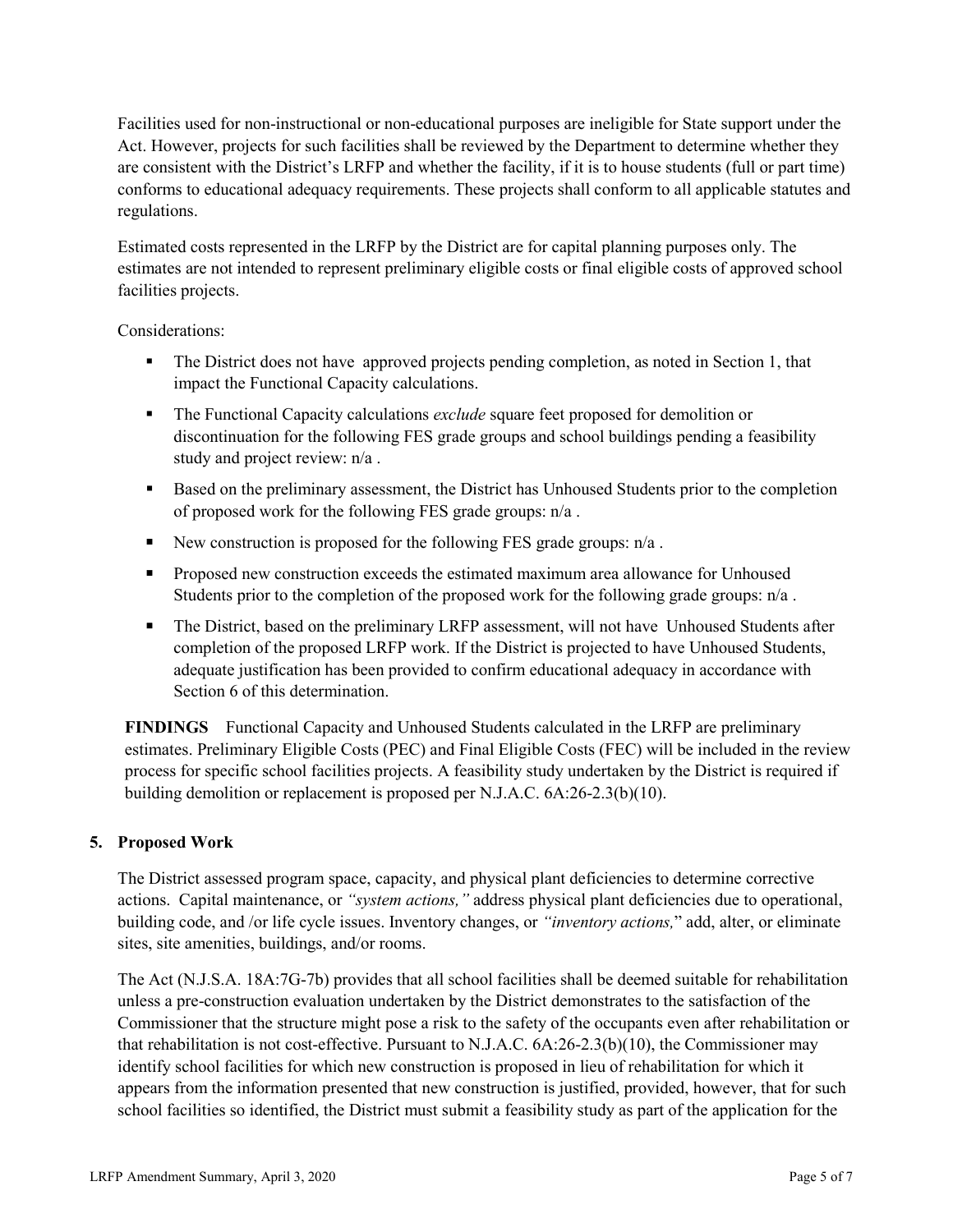specific school facilities project. The cost of each proposed building replacement is compared to the cost of additions or rehabilitation required to eliminate health and safety deficiencies and to achieve the District's programmatic model.

Table 5 lists the scope of work proposed for each school based on the building(s) serving their student population. Proposed inventory changes are described in the LRFP website reports titled *"School Asset Inventory Report and "Proposed Room Inventory Report."* Information concerning proposed systems work, or capital maintenance can be found in the "LRFP Systems Actions Summary Report".

With the completion of the proposed work, the following schools are proposed to be eliminated: n/a; the following schools are proposed to be added: n/a.

| <b>Proposed Scope of Work</b>                                                                  | <b>Applicable Schools</b> |
|------------------------------------------------------------------------------------------------|---------------------------|
| Renovation only (no new construction)                                                          |                           |
| System actions only (no inventory actions)                                                     | Califon Boro School       |
| Existing inventory actions only (no systems actions)                                           | n/a                       |
| Systems and inventory changes                                                                  | n/a                       |
| <b>New construction</b>                                                                        |                           |
| Building addition only (no systems or existing inventory actions)                              | n/a                       |
| Renovation and building addition (system, existing inventory,<br>and new construction actions) | n/a                       |
| New building on existing site                                                                  | n/a                       |
| New building on new or expanded site                                                           | n/a                       |
| Site and building disposal (in addition to above scopes)                                       |                           |
| Partial building demolition                                                                    | n/a                       |
| Whole building demolition                                                                      | n/a                       |
| Site and building disposal or discontinuation of use                                           | n/a                       |

**Table 5. School Building Scope of Work**

**FINDINGS** The Department has determined that the proposed work is adequate for approval of the District's LRFP amendment. However, Department approval of proposed work in the LRFP does not imply the District may proceed with a school facilities project. The District must submit individual project applications with cost estimates for Department project approval. Both school facilities project approval and other capital project review require consistency with the District's approved LRFP.

#### **6. Proposed Room Inventories and the Facilities Efficiency Standards**

The District's proposed school buildings were evaluated to assess general educational adequacy in terms of compliance with the FES area allowance pursuant to N.J.A.C. 6A:26-2.2 and 2.3.

District schools proposed to provide less square feet per student than the FES after the completion of proposed work as indicated in Table 5 are as follows: n/a

**FINDINGS** The Department has determined that the District's proposed room inventories are adequate for LRFP approval. If school(s) are proposed to provide less square feet per student than the FES area allowance, the District has provided justification indicating that the educational adequacy of the facility